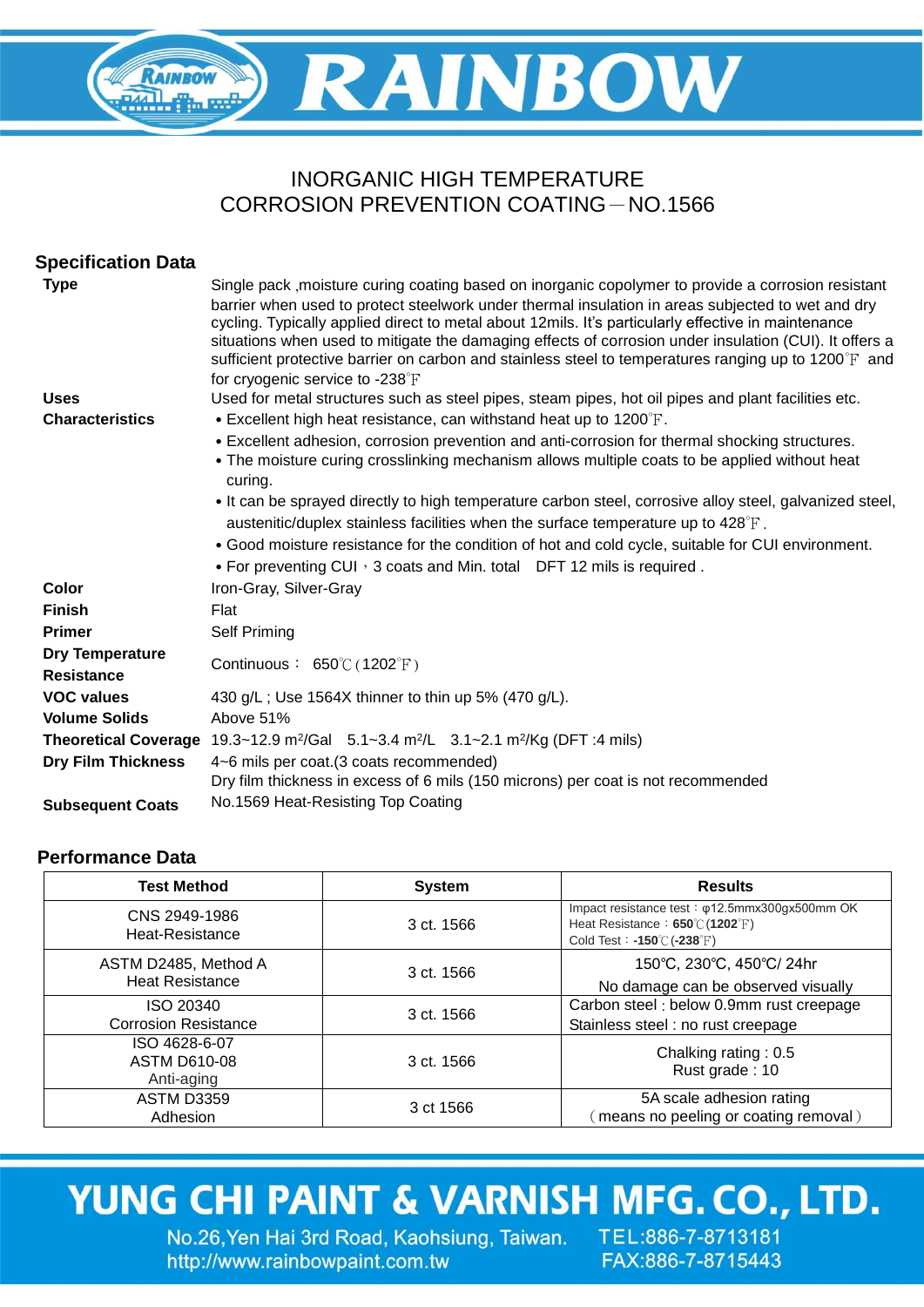

| <b>Test Method</b>                     | <b>System</b> | <b>Results</b>                                                                                        |
|----------------------------------------|---------------|-------------------------------------------------------------------------------------------------------|
| ASTM F963<br>Soluble Heavy Metals Test | 1 ct. 1566    | n.d.                                                                                                  |
| <b>ASTM B117-11</b><br>Salt Spray      | 3 ct. 1566    | No blistering, cracking and rusting<br>after 5000 hrs                                                 |
| Taiwan FPC<br><b>CUI Coating Test</b>  | 3 ct. 1566    | Step1: $400^{\circ}$ (752 $^{\circ}$ F) thermal shock OK<br>Step2: ASTM B117-11 Salt Spray 5000hrs OK |

Test reports and additional data available upon written request.

#### **Certification**

- ˙CNS2949-1986 : Report number KV-12-05477Z ( SGS Taiwan Ltd )
- ˙NORSOK M-501-04 : Report number KV-13-04546X ( SGS Taiwan Ltd. )
- ˙Taiwan Formosa Plastics CUI Specification test(PolyLab LLC)
- ˙Taiwan Formosa Plastics Specification FGES-T-UPA12 ( CSI-20 CHP-07 SHP-06)

#### **Application Instruction**

˙Surface preparation

| General | Remove dirt, dust, oil and all other contaminants that could interfere with adhesion of the coating. |
|---------|------------------------------------------------------------------------------------------------------|
|         | Surfaces must be clean and dry. Moisture, grease, sludge, dust, corrosive salt must be thoroughly    |
|         | cleaned from substrate.                                                                              |

**Carbon Steel/ Corrosive alloy** Surface preparation standards can be used SSPC-SP10、Sa2 1/2 (ISO 8501-1:2007) or hand rusting to SIS St3、SSPC-SP3 .Dense angular for carbon steel requires for 1.2~2.4 mils.

Galvanized and The galvanized or stainless steel must be sand blasted to SSPC- SP16 before application. Dense **Austenitic/Duplex**  angular for stainless and galvanized steel surface requires above 1 mil. **stainless**

#### ˙Mixing & Thinning

| Mixing          | Thoroughly mix to a uniform consistency prior to use.  |
|-----------------|--------------------------------------------------------|
| <b>Thinning</b> | Room temperature~ $100^{\circ}C(212^{\circ}F)$ : 1564X |
|                 | 101°C (214°F)~150°C(302°F): 1564S                      |

**Mixing Ratio Pot life** N/A(Single Package) 4 hours at 77 ℉ (25℃)

#### ˙Equipment

**Spray Application** Rough surface of paint film may be caused by prompt evaporation of thinner, when sprayed on high temperature substrate. Avoid applying the paint in rainy day or the relative humidity exceed 85%, particularly a wet surface must be thoroughly dried. Applying temperature of substrates up to 428℉.

**Airless Spray** Pump ratio : 45:1 or greater Tip size: 0.021"~0.025" Output PSI : 2800~4500 PSI

## YUNG CHI PAINT & VARNISH MFG. CO., LTD.

No.26, Yen Hai 3rd Road, Kaohsiung, Taiwan. TEL:886-7-8713181 http://www.rainbowpaint.com.tw

FAX:886-7-8715443